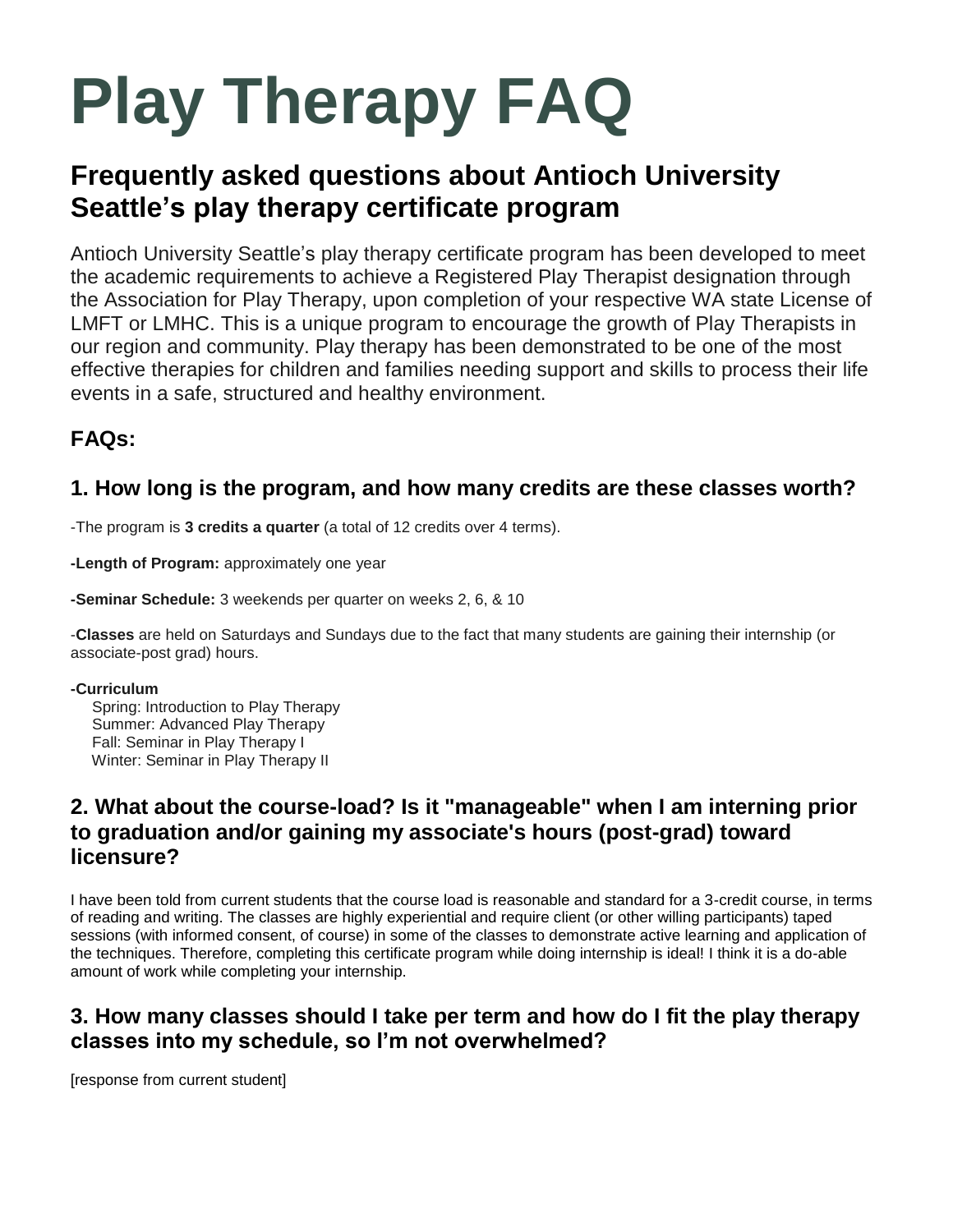"I used one of the certification classes toward my Family Practice Series Elective (CFT), and another for my General Elective--the other two were paid out-of-pocket. I was sure to plan my classes (for registration purposes) to accommodate for the weekend Play Therapy courses. This strategy assisted in preventing overwhelming responsibilities (e.g., assignments from writing-intense classes) from impacting essential reading and study time for Play Therapy."

"Since starting the certificate program, I have been enrolled in two other classes--including internship. This arrangement truly depends on your flexibility, and commitments. The most time consuming assignment is the final paper, which requires me at least a full weekend to complete--not including the preparation (i.e., video recording, paperwork)."

#### **4. Can I just take one of the courses as an elective if I am a CPT student?**

Yes, you may take only the Introduction to Play Therapy course. As this program is sequential, classes must be taken in a specific order (if you are in the cohort track). However, preference will be given to cohort members (not guaranteed admission).

#### **5. Are the courses similar to other classes at Antioch?**

#### [response from current student]

"I noticed the material becoming more salient weeks following the first Introduction to Play Therapy class. Some of the concepts (e.g., lifecycle development, attunement, counseling children) are consistent with required CFT courses, however, are exhaustively covered in Cary's instruction. Overall, the Play Therapy certificate program has benefited my practice in internship, and paved the path I now look forward to pursuing following graduation."

#### **6. What are the benefits of becoming certified in play therapy, in your opinion?**

There are many benefits of the play therapy program! First and foremost, play therapy meets children where they are at developmentally and therefore is beneficial for children, adolescents, and families with a myriad of diagnostic challenges and presentations. It is very comprehensive, and this modality is becoming a prominent therapy throughout the nation. However, if students are not interested in working with this population, the program may not fit their needs.

#### **7. What are the requirements to become a Registered Play Therapist (RPT) (APT website, 2015)?**

#1 **License** – Current and active individual state license to independently provide clinical mental health services. You may still take these courses if you are currently in a Master's program and you'll be working toward licensure.

#2 **Educational Degrees** – Master's or higher mental health degree with demonstrated coursework in child development, theories of personality, principles of psychotherapy, and child & adolescent psychopathology, and ethics.

#3 **Clinical Experience** – General clinical experience required by state licensure roughly equivalent to 2 years and 2,000 hours of general mental health clinical experience.

#4 **Play Therapy Training** – 150 hours of play therapy specific instruction from institutions of higher education or APT-approved providers (limit 50 non-contact hours). \*CE events that are APT-approved can count here! \*CE events that are APT-approved can count here! These events must have an accompanying APT Provider # (e.g., 12-345), and can be seminars, workshops, or other CE events *throughout the country. As the RPT Designation is approved nationally, your play therapy training can be from any approved workshop in the United States, or university that is an APT approved site (see below).*

#5 **Supervised Play Therapy Experience & Supervision** – 500 hours of supervised play therapy specific